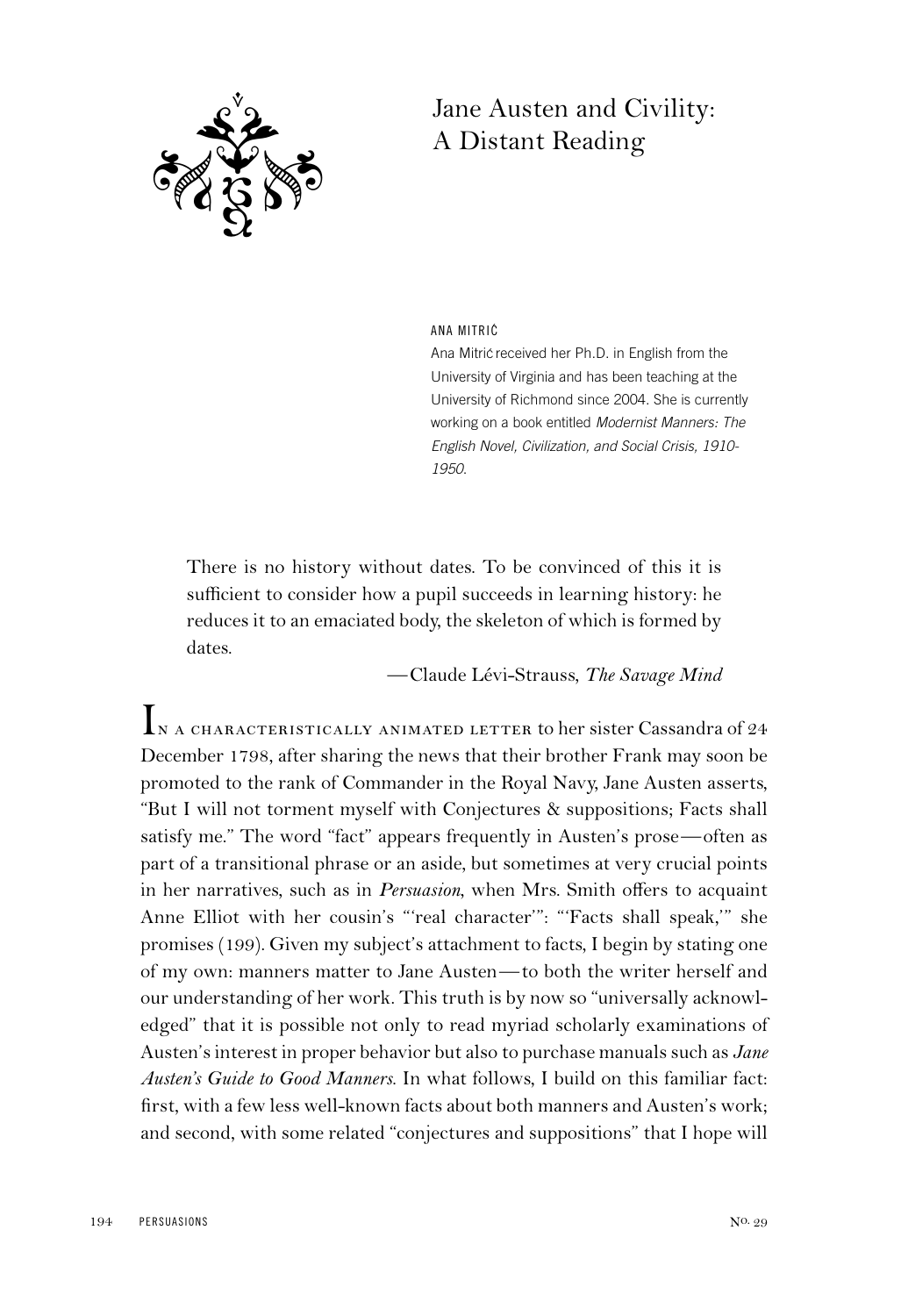enlighten rather than torment. In the first section, I consider Austen's fiction by way of a broad historical context and an approach Franco Moretti calls "distant reading," where distance, he claims, "is not an obstacle, but *a specific form of knowledge*" (1). While I initially offer more information than interpretation, I turn, in the second section, to Austen's first and last published novels in order to look more closely at what this distance allows us to see.

## manners from a distance

Although we now tend to group social behavior marked by observation of and consideration for other people under the homogenizing designation "manners," there are, in fact, important distinctions to be made between the various codes referring to proper conduct: courtesy, civility, etiquette, and so on. For example, while "courtesy" and "civility" now signify roughly the same things, they emerged and became dominant behavioral terms in English at different times, and they reflect distinct historical publics (courtly-aristocratic and nascent-bourgeois, respectively). Manners, then, are the set of practices that are given shape by—and give shape to—historically specific phases of communal life. One of the problems with recent books that perpetuate the view of Austen as moral tutor, a sort of Miss Manners for the ages, is that they understand manners as monolithic—as near-universal and timeless behavioral ideals or, worse still, a set of rules to be followed. It is crucial, however, to distinguish between different sorts of behavior, to resist lumping the generic "manners" together with more linguistically and historically precise designations, not least because Austen herself distinguishes. Indeed, if we examine the various behavioral terms Austen employs to denote good behavior, another significant fact emerges: "civility" is her word of choice (see Figure  $1$ ).<sup>1</sup> This fact may not seem particularly surprising or illuminating. As we know from the preeminent sociologist of manners, Norbert Elias, "civility" was the preferred term for designating polite behavior in the seventeenth and eighteenth centuries. Further, "civility" does not merit inclusion in R. W. Chapman's appendix on "Miss Austen's English," as it is neither "actually obsolete" nor used by Austen "in *senses* now definitely obsolete" (*SS* 388). Nevertheless, the more we know about the history of civility, the more interesting Austen's choice becomes.

In the first place, what civility means to us—politeness—is quite different from what it *has* meant. Rather than referring to an individual's actions or habits, it fundamentally describes a way of life. "Civility" first appears in English toward the end of the fourteenth century, as a translation of the French *civilité* (from the Latin term for community, *civilitas*), and continues to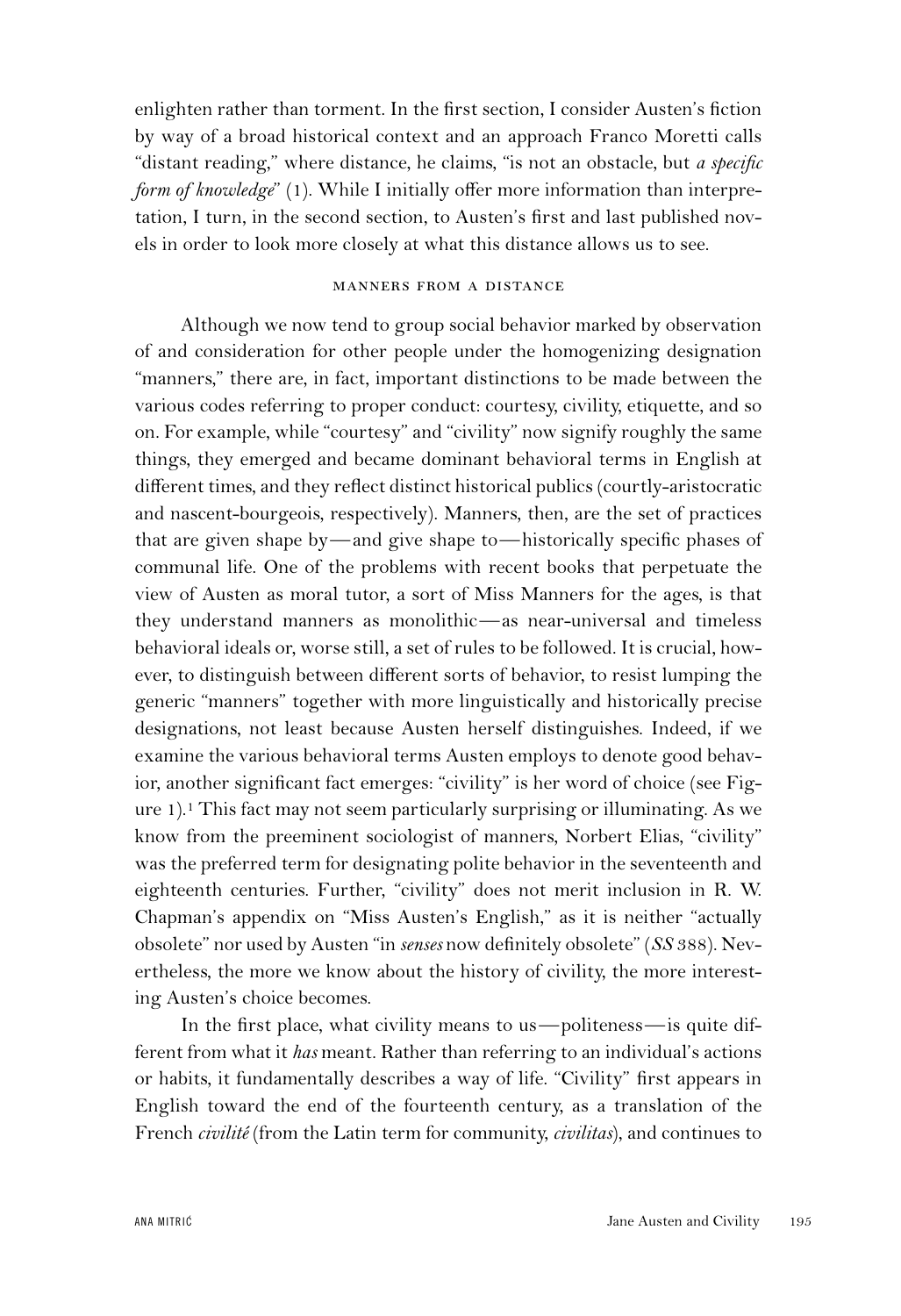

**Figure 1**

explicitly designate features of communal—even *political*—existence for the first four centuries of its usage. The adoption of a new word "at the expense of . . . established concepts," notes Jorge Arditi, gives "expression to an entirely new way of being in the world: to new patterns of behavior, new relations of power, new institutional arrangements, new emotional and psychological boundaries between people, a new texture of social relationships. Each concept reflects a specific mentality, a particular way of engaging in social intercourse, of perceiving people" (4).

But while "courtesy," the behavioral term predominant during the Renaissance, describes the prevailing conditions of life at court, "civility," as its etymology reveals, is rooted in the city. According to Charles Richardson, "city" is, in fact, civility's primary meaning; his 1839 work jointly defines a family of terms including civic, civilian, civilization, and civility as

Of, or belonging, or pertaining to a *city*, or state; to the policy or government of a *city* or state; having the habits, or manners, or dispositions acquired by living together in the same *city* or state. Urbane, polished or polite; humane, gentle, complying; politick; grave, serious. Opposed to those who live in a state of natural wildness and rudeness; also opposed to military; to ecclesiastical; and, in law, to criminal. (1.321)

City life, increasingly filled with impersonal rather than intimate interactions, produces—and "civility" suggests—a growing awareness of the presence and needs of diverse others and of the various modes of representing and orienting the self. Ultimately, as Anna Bryson explains, good manners come to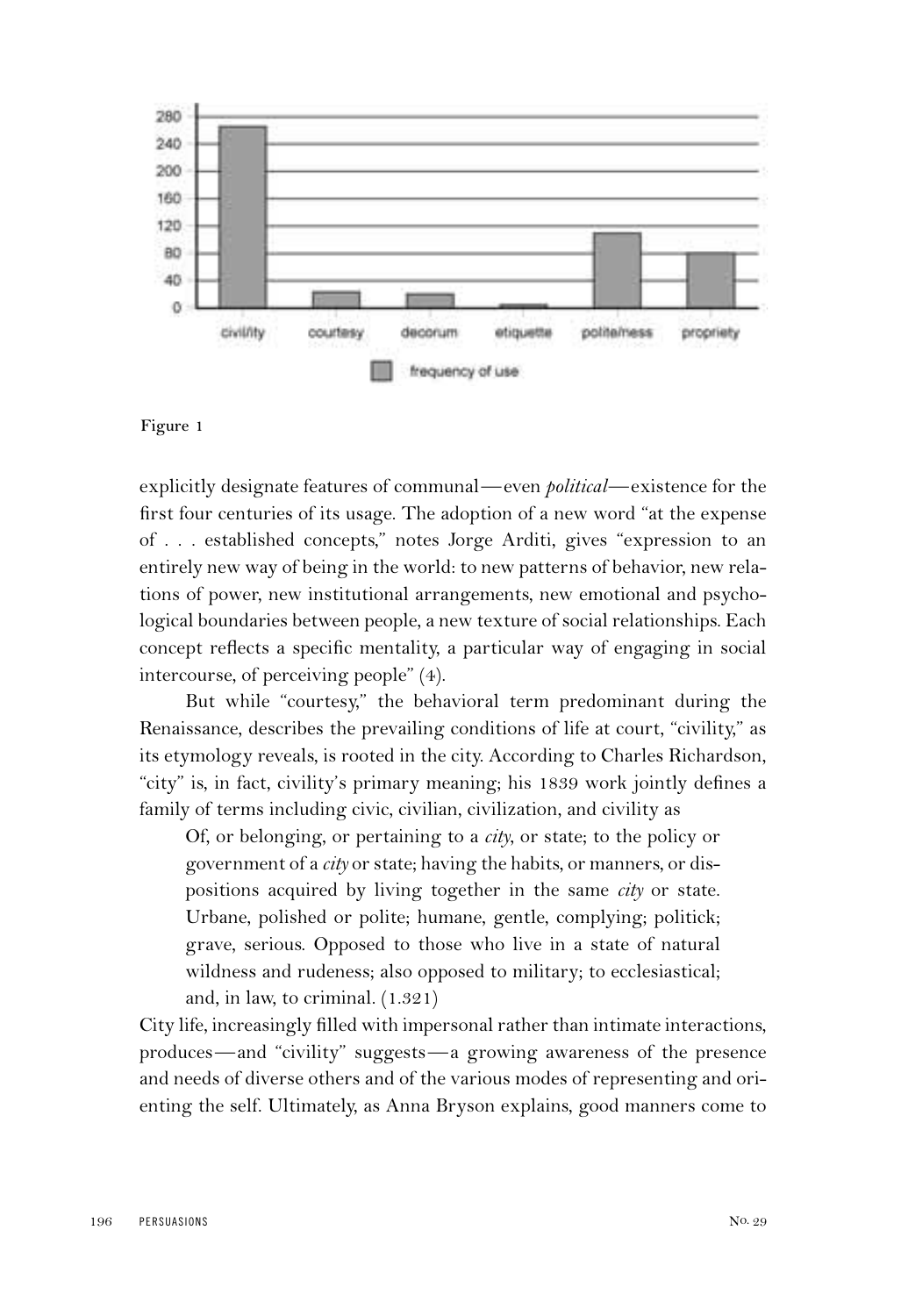bear not only on the self-other relation but also on the relation between the individual and the community of which he or she is a part: "the word 'civility,' with its associations of citizenship and conduct moulded by consciousness of membership [in] an extensive community, underpins formulations of manners which relate individual [conduct] to an awareness of a whole social world, larger than the household, which is sustained by that conduct" (71). Describing the new way of being in the world that corresponds with the emergence of "civility" is a complicated task, but I am willing to make a few general observations: it is a social world that, in addition to becoming urbanized, is increasingly bourgeois, democratic, and secular; imagined through print media; and marked by political, psychological, and symbolic fealty to the nation-state rather than a sovereign. Likewise, it is a world in which concern for—and sophisticated discourse about—manners is a "significant cultural fact" (Bryson 279).

In the second place, the narrative of civility is one of limitation or decline. It is possible, with the help of Arditi and Bryson, to chart in detail the downward trajectory of civility, from a word that denoted, well into the eighteenth century, aspects of good polity (including the art of civil government, principles of social order, and acts of good citizenship) to one that now merely betokens compliance with social norms: the opposite of rudeness. But even without this important scholarship, we are able to observe the transformation of the term by looking at the various senses identified by the *Oxford English Dictionary* (in the order that they developed) and noting how few of them remain in use. As late as 1830, Coleridge uses the term in one of its original senses—"By civility, I mean all the qualities essential to a citizen" (54)—but the fact that he needs to draw the reader's attention to *his* working definition of the term is telling.

Beginning in the late sixteenth century, there is a gradual shift toward the sense to which we are most accustomed, one describing individual conduct of a particular kind: "behaviour proper to the intercourse of civilized people" (*OED* 12). The first use of the word to convey this sense is dated at 1561, confirming, as Elias and others have argued, that the publication of Erasmus's treatise *De civilitate morum puerilium* (translated into English in 1532) marks a turning point for civility. Erasmus's text, Arditi notes, "spread the idea that propriety of behavior meant something important for the conduct of civil life—of life, that is, within the spheres of the body politic" (2). The semantic bridge between the two senses is in the notion of a civilized—as opposed to barbaric or disorderly—state (*OED* 6 and 10). As Raymond Williams eluci-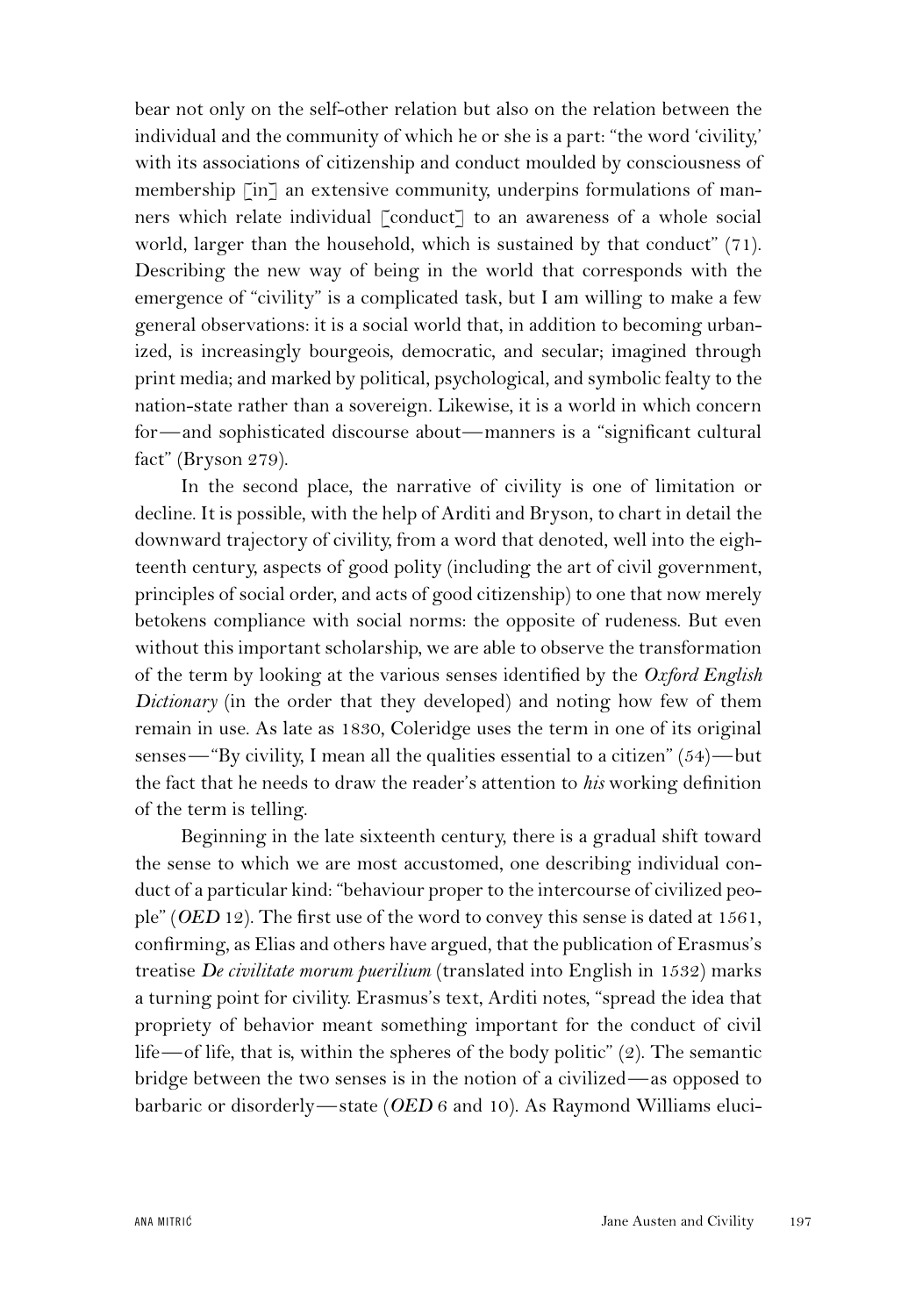

**Figure 2**

dates, "civility" was often used through the mid-nineteenth century "where we would now expect *civilization*" (for example, in references to "the era from which we date our civility"); in fact, Samuel Johnson refused, despite James Boswell's intervention, to substitute "civilization" for "civility" in the 1773 edition of his dictionary (58). Johnson's and Coleridge's commitments notwithstanding, the lofty ethical and political denotations of the term were by this point mostly resonances: the current, more generic sense of civility—the only one that persists—grows out of eighteenth-century usage.

The metamorphosis of civility from a quality of public and political significance to a private virtue, from a mark of good citizenship to a sign of good breeding took place slowly, over more than a century. My first contention relates directly to the protracted nature of this change: that is, we benefit significantly from observing Austen's work not closely but from a considerable (temporal) distance, since only then can we understand it as part of a much larger discourse on civil society. Though Austen does not use "civility" in a sense "now definitely obsolete" (per Chapman's rationale), in her day the term likely carried the residual connotations of the earlier senses. In other words, with a sense of the history of civility as a language of social action—action ultimately directed toward the public sphere and, more specifically, toward negotiating the inevitable tension between the One and the Many—we are better equipped to understand why there was so much at stake in her exploration of characters' manners. Still, we would be remiss if we only took civility's *longue durée* into account when considering Austen's work. In addition to putting Austen "in context," as I have attempted to do here, we should also, as William Galperin urges, "appreciat $[\epsilon]$  the degree to which the novels are just as much a context *in themselves*" (1). While Austen uses "civility" far more often than any other behavioral term, she is not equally committed to it over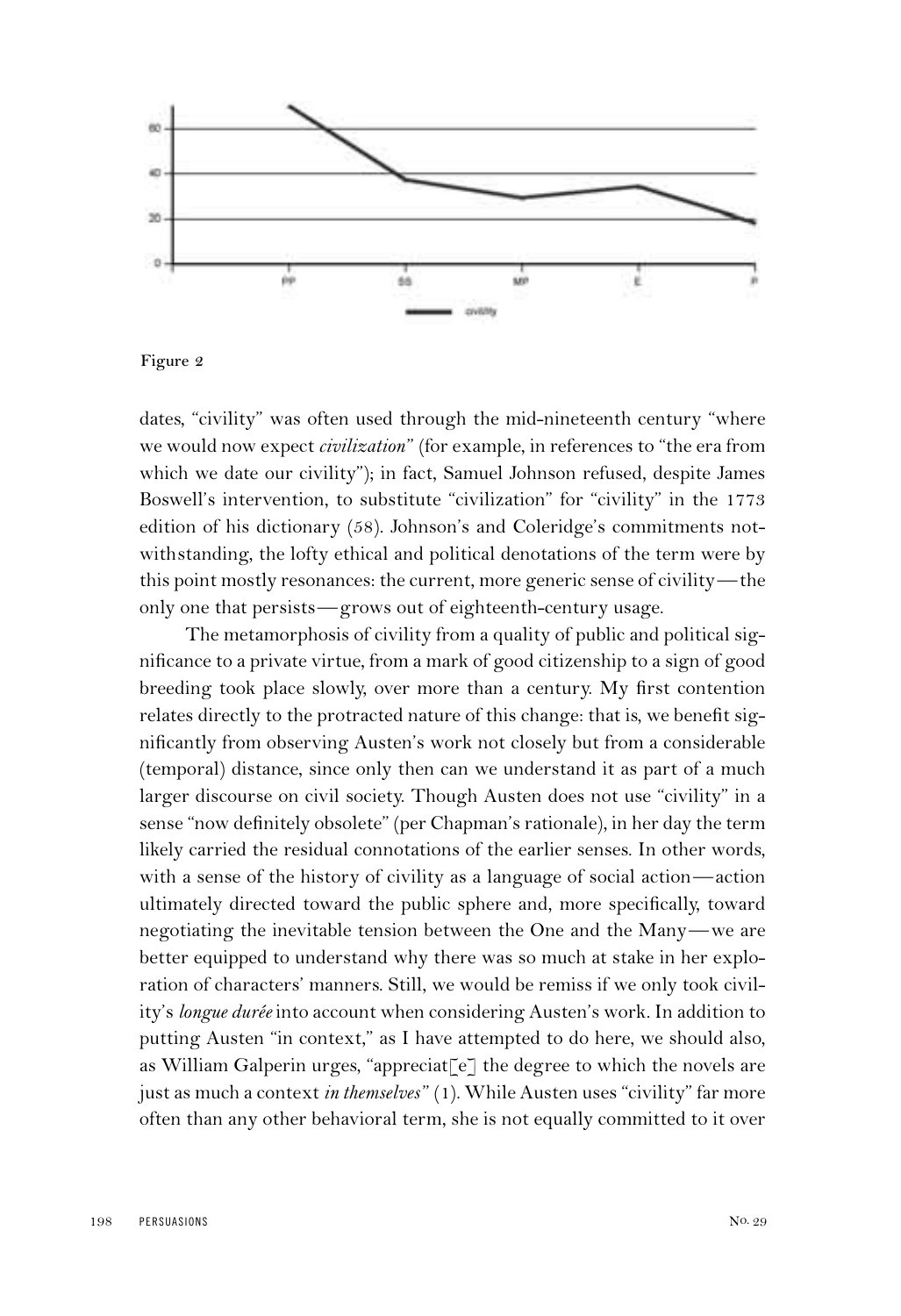the course of her career (see Figure 2).2 My second contention follows: to grasp fully the significance of civility for Austen, we must attend to her lexicon of manners across time (i.e., throughout her oeuvre), rather than examining only specific moments or texts.

## austen*'* s lexicon of manners

Though art may sometimes prolong [words'] duration, it will rarely give them perpetuity; and their changes will be almost always informing us, that language is the work of man, of a being from whom permanence and stability cannot be derived. —Samuel Johnson, *The Plan of an English Dictionary*

Many critics have examined Austen's fascination with language, from her use of certain "keywords" to her emphasis on polite speech, from characters who misspeak themselves or abuse language to those who are silent, from the importance of good conversation to the difficulty of true communication.3 In turning to examine Austen's use of "civility," I am intent on considering how her complex and variable lexicon functions as a document (and possibly an agent) of cultural change. Comprehending civility allows us to see manners as a particular orientation to the public, but what *kind* of orientation we can only grasp by looking at the fiction itself, specifically at *Sense and Sensibility* and *Persuasion*. Austen deploys "civility" most often in her first two novels and least in her last; further, though in *Sense and Sensibility* the term names the ethos of Elinor Dashwood, one of three Austen heroines "who is Right" (Butler 183), in *Persuasion* it is linked to Mr. William Elliot, the most thoroughly sinister character in the Austen corpus.4 "Civility" is undergoing an extended process of transformation, the tail end of which Austen's shift dramatically illustrates: from a word pinpointing a nexus of related ethico-political virtues—acts of good citizenship and social solidarity as well as conduct governed by consideration for others—to one whose range of signification is limited to polite, but not necessarily ethically grounded, behavior. Looking more closely at Elinor Dashwood and William Elliot will help us understand this transformation as well as speculate about Austen's role in it.

In *Some Thoughts Concerning Education*, John Locke identifies two things required to avoid what he calls "ill breeding":

first, a disposition of the mind not to offend others; and, secondly, the most acceptable and agreeable way of expressing that disposition. From the one, men are called *civil*; from the other *well-fashioned*. The latter of these is that decency and gracefulness of looks,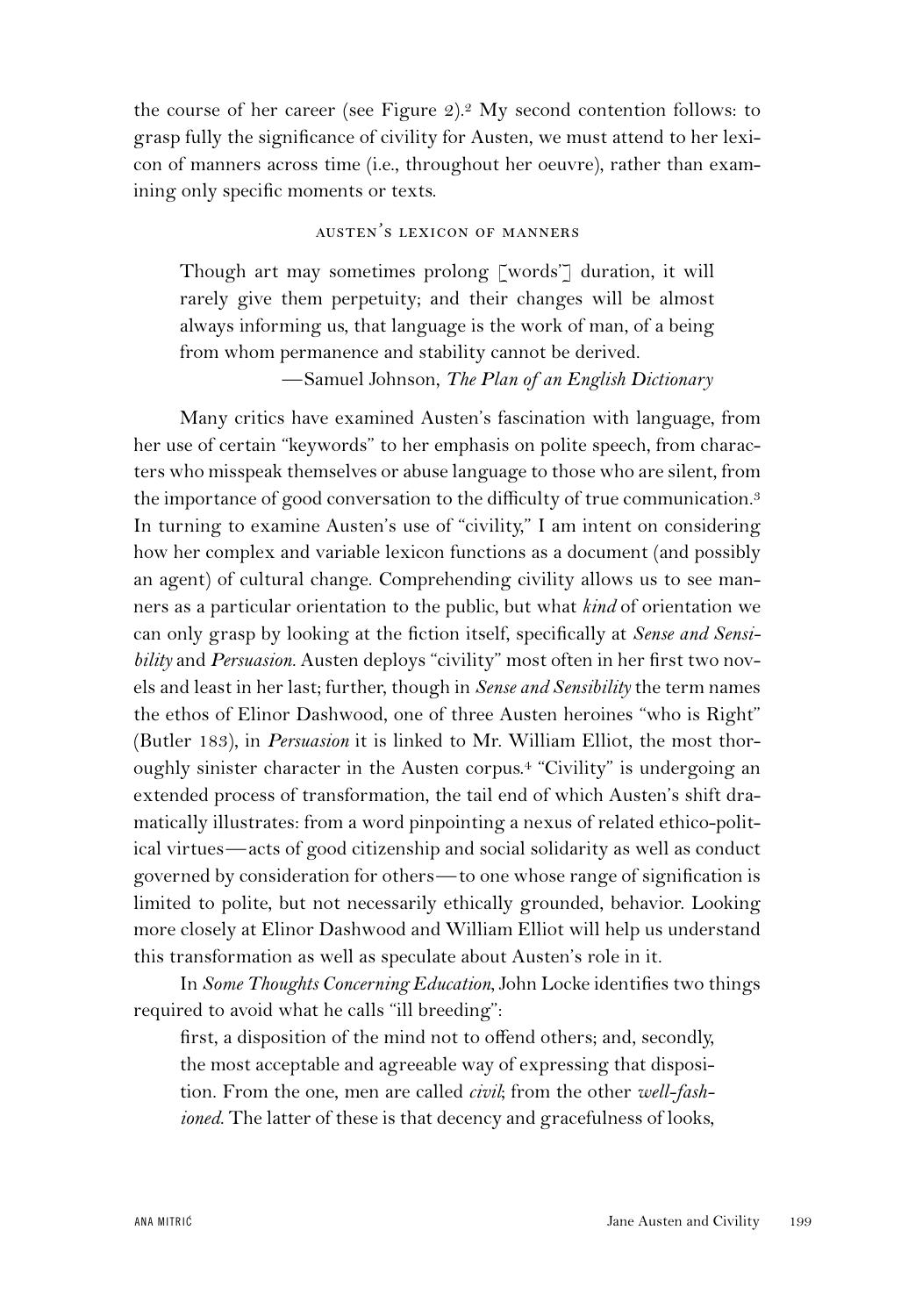voice, words, motions, gestures, and of all the whole outward demeanor which takes in company and makes those with whom we converse easy and well pleased. This is, as it were, the language whereby that internal civility of the mind is expressed. . . . The other part, which lies deeper than the outside, is that general good will and regard for all people which makes anyone have a care not to show in his carriage any contempt, disrespect, or neglect of them.  $\ldots$  (107)

*Sense and Sensibility* gives us a portrait of unified civility as delineated here: in Elinor Dashwood a particular "disposition of the mind" is coupled with an embodied "language" that conveys her "internal civility" into the social sphere. Civility as a public demeanor is not a mere reflection of Elinor's innate moral character—not, in the words of Lawrence Klein, a "simple window on the inner self"  $(92)$ ; it is instead an intentional posture, part of a larger context that includes the legacy of Enlightenment philosophy as well as the social and political conditions of Austen's own day. Elinor and her mode of living may not go unchallenged in or by the novel, but she is nevertheless repeatedly singled out for the rightness of her conduct, not least by Austen's decision to make hers the novel's central consciousness.

Indeed, the opening description of Miss Dashwood tells us exactly how highly to think of her:

Elinor . . . possessed a strength of understanding, and coolness of judgment, which qualified her, though only nineteen, to be the counsellor of her mother, and enabled her frequently to counteract, to the advantage of them all, that eagerness of mind in Mrs. Dashwood which must generally have led to imprudence. She had an excellent heart;—her disposition was affectionate, and her feelings were strong; but she knew how to govern them: it was a knowledge which her mother had yet to learn, and which one of her sisters had resolved never to be taught. (6)

We are to admire in Elinor not only the balance she achieves between her head and her heart but also her control of the latter. As the plot develops, we learn that Elinor disciplines her emotions in private as well as in public; that is, she is cautious not just about acting upon and expressing emotions but about feeling them in the first place. We might associate a number of traits with Elinor—for instance, prudence, grace, or "fortitude" (Emsley 58); however, Austen most often chooses to identify Elinor with civility. Not only is the word used by the narrator to describe Elinor's behavior on numerous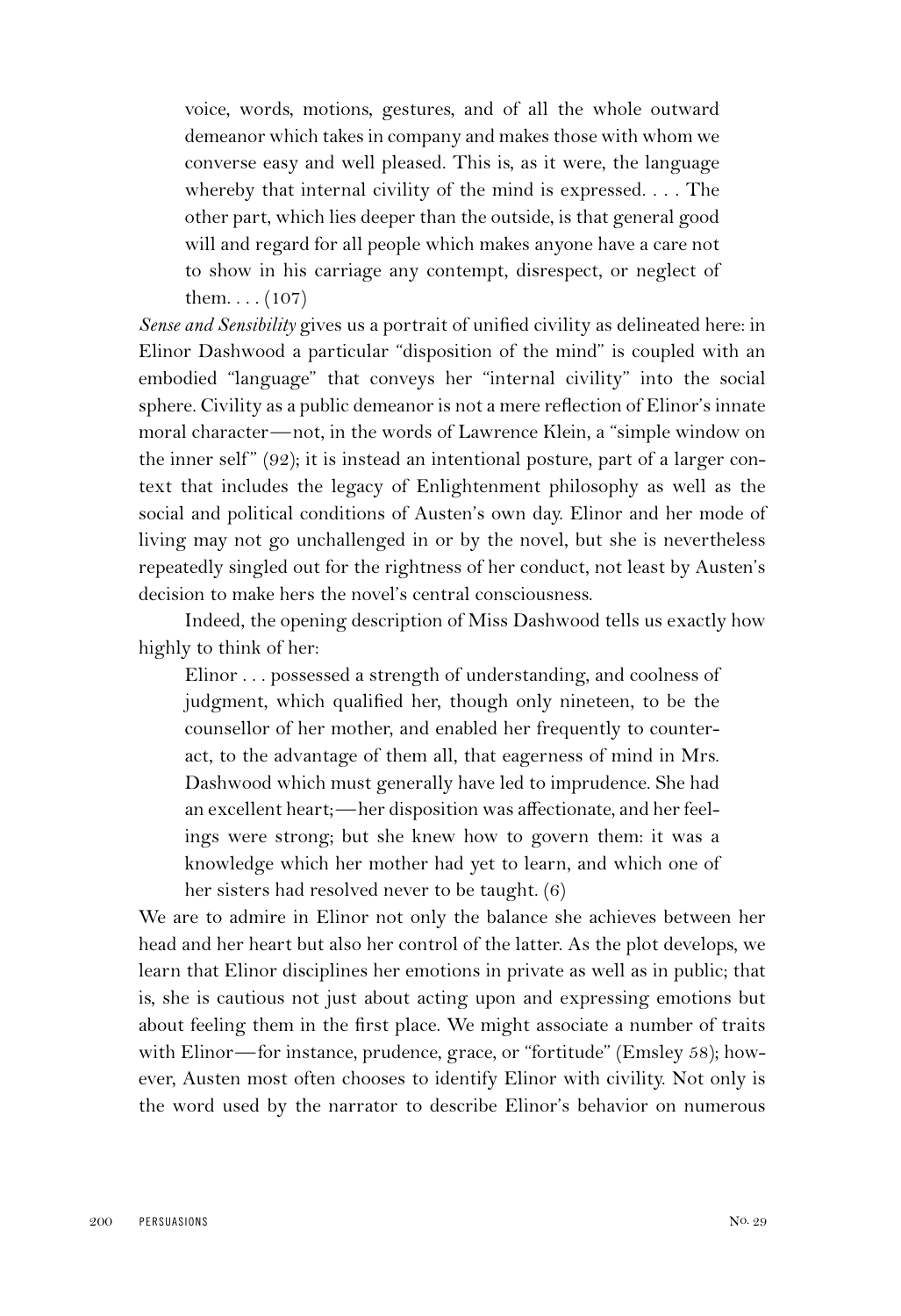occasions, but Elinor herself uses the term correctly (as many other characters do not), and others use it when speaking of her: it is *the* word that epitomizes her worldview, her answer to the question of how to live.

Civility, as a way of being in the world, is something to which Elinor constantly tries to convert Marianne, whether by modeling proper behavior herself, intervening on her behalf in social situations, or proselytizing outright. Marianne, believer in openness that she is, does not simply neglect civility but, in fact, rejects it. Early in the acquaintance with Willoughby, Elinor ventures "to suggest the propriety of some self-command" to her sister (53); but Marianne can no more hide what she is feeling than she can pretend to feel what she is not, as is clear from her interaction with the Misses Steele. Marianne refuses civility because she regards it as dishonest—for example, when expected to concur with Lucy's appraisal of Lady Middleton as a "'sweet woman'": "Marianne was silent; it was impossible for her to say what she did not feel, however trivial the occasion; and upon Elinor therefore the whole task of telling lies when politeness required it, always fell. She did her best when thus called on, by speaking of Lady Middleton with more warmth than she felt" (122). While Elinor, too, finds Lucy unbearable, and all the more so once the latter reveals her secret engagement to Edward Ferrars, she is nevertheless determined to treat her civilly, both to maintain social harmony and preserve her own privacy. "Telling lies" is a particularly pejorative way of describing Elinor's actions here—one inflected by Elinor's self-consciousness around Marianne, the great champion of sincerity in the novel. But Elinor's convictions reveal themselves in the rest of the passage: such behavior is a "task," a social responsibility she feels "called on" to perform.

Elinor's manners should not, then, be taken as merely performance (because they are strategic) or lies (because they do not convey her "true" feelings), but rather as acts underwritten by a commitment to civility writ large. On the necessity of the social forms that Elinor engages in and Marianne refuses, Tony Tanner astutely comments:

No one knew better than Jane Austen that people who were as remote foreigners to each other mentally might very well be close neighbors physically. And while she saw with unsparing clarity just how much cruelty, repression and malice the social forms made possible, how much misery they generated, she knew that a world in which everyone was totally sincere, telling always the truth for the sake of their own feelings and never any lies for the feelings of others, would be simply an anarchy. . . . (84-85)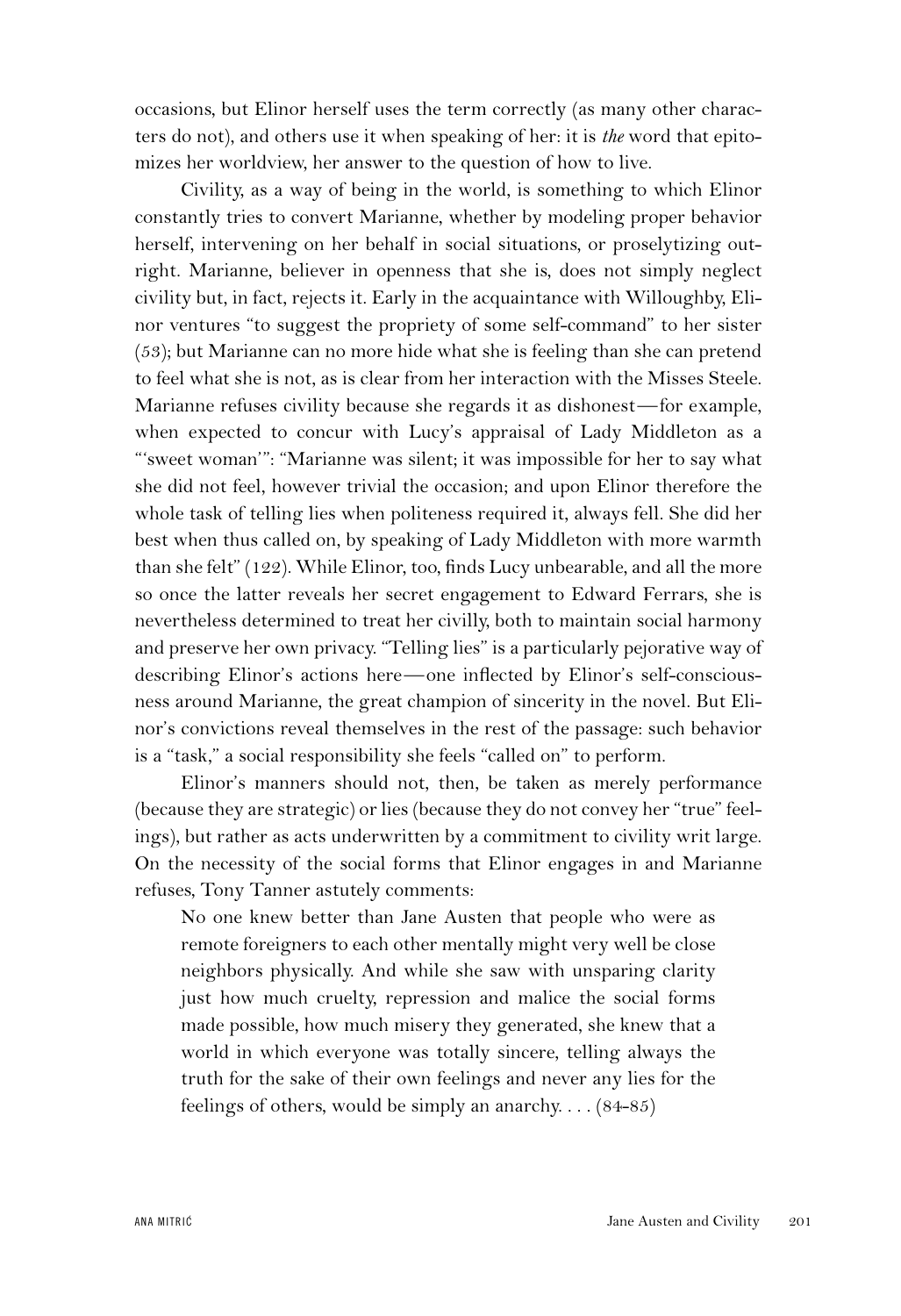That the social codes Elinor obeys and promotes are restrictive is a circumstance that the novel carefully explores; but that they are essential is a conclusion that it forcefully reiterates.

When Elinor is not simply setting an example for her sister to follow, she is intervening in order to save her from embarrassment or from her own neglect of convention. After dinner at the Middletons', for example: "Lady Middleton proposed a rubber of Casino to the others. No one made any objection but Marianne, who, with her usual inattention to the forms of general civility, exclaimed, 'Your ladyship will have the goodness to excuse *me*—you know I detest cards. I shall go to the piano-forté'" (144). Elinor must work quickly to repair the damage, "to smooth away the offence": "'Marianne can never keep long from that instrument . . . , and I do not much wonder at it; for it is the very best toned piano-forté I ever heard'" (145). Marianne's refusal to play cards is an affront in word (i.e., her dramatic use of "detest") as well as in deed; however, more than the thoughtless expression, the *act* typifies Marianne's temperament and her rejection of civilized sociability. Cards are not merely a diversion but also a social activity in that most public of private spaces, the drawing-room. Balls, morning calls, walks, parlor games—these are some of the very few opportunities Austen's characters have to pursue interpersonal relationships and forge social bonds, and because they take place in semi-public places, the rules of civility apply. Marianne, in declining the invitation to cards, has not just offended her hostess but has rejected one of her set's primary forms of sociability; indeed, no less an authority than Samuel Johnson once confessed, "I am sorry I have not learnt to play at cards. It is very useful in life: it generates kindness and consolidates society" (Rogers 317). That she does so in order to play the piano—in her case, not a performance but instead a very solitary activity ("Marianne, wrapt up in her own music and her own thoughts, had by this time forgotten that anybody was in the room besides herself"  $[145]$ )—makes her noncompliance all the more marked.

That Elinor must continue to intercede on her sister's behalf is evidence that her attempts to convert Marianne to civility have thus far failed. This undertaking may seem like a lost cause for most of the novel; convinced there is none better, however, Elinor continues to pursue it. Though most frequently hoping her example will rub off on Marianne, Elinor occasionally lobbies her sister more directly, even explaining the rationale behind her forms:

"But I thought it was right, Elinor," said Marianne, "to be guided wholly by the opinion of other people. . . . This has always been your doctrine, I am sure."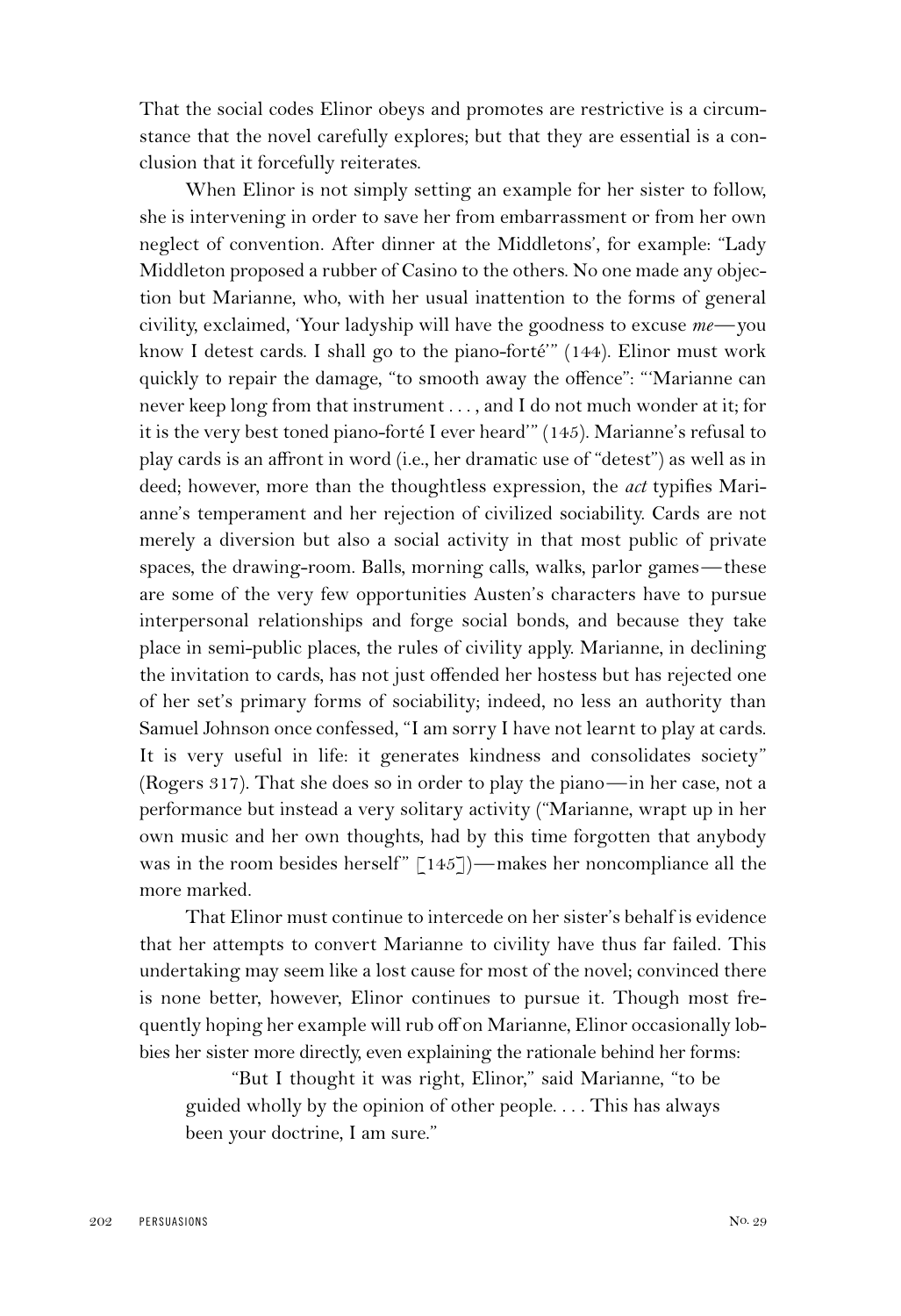"No, Marianne, never. My *doctrine* has never aimed at the subjection of the understanding. All I have ever attempted to influence has been the behaviour. You must not confound my meaning. I am guilty, I confess, of having often wished you to treat our acquaintance in general with greater attention; but when have I advised you to adopt their sentiments or conform to their judgment in serious matters?"

"You have not been able then to bring your sister over to your plan of *general* civility," said Edward to Elinor. "Do you *gain no ground*?"

"Quite the contrary," replied Elinor, looking expressively at Marianne. (93-94, my emphasis)

Like subsequent passages, this scene illustrates that civility is a principled position Elinor has taken up self-consciously, with more at stake than compensating for her sister's negligence. The description of Elinor's reaction to another of Marianne's transgressions also makes it clear that, far from solitary acts, these are efforts necessitated by her chosen calling: "To atone for this conduct therefore, Elinor took immediate possession of the *post of civility which she had assigned herself*, behaved with the greatest attention to Mrs. Jennings, talked with her, laughed with her, and listened to her whenever she could" (160, my emphasis). The figurative language with which she is described—including, as above, militaristic metaphors—suggests that, for Elinor, civility is a duty, if not a literal vocation.

While concern with proper behavior is a hallmark of Austen's oeuvre, none of her novels is as explicitly engaged in contemplating the question of how to live, identifying or embracing some answers and eliminating others, as is *Sense and Sensibility*. In fact, the word "behaviour" itself appears more times in this novel than in any of her subsequently published work: there are sixty-four uses in it versus four in *Persuasion*. And though other behavioral keywords (such as propriety, virtue, and decorum) are subjects of Austen's inquiry, not to mention standard components of her lexicon, none occupies the privileged position in *Sense and Sensibility* that "civility" does. True civility is simultaneously easiest to identify—look for Elinor and you've found it—and most difficult to define. If "common" civility designates local acts and impulses (what Marianne calls "'the lesser duties of life'" [347]), "true" civility is more extensive in tendency as well as reach. For this reason, Edward refers to Elinor's "'plan of general civility'" and asks, "'Do you gain no ground?'" as if he perceives that her immediate undertaking (influencing Marianne's social behavior) is part of a larger campaign (94). Both Edward's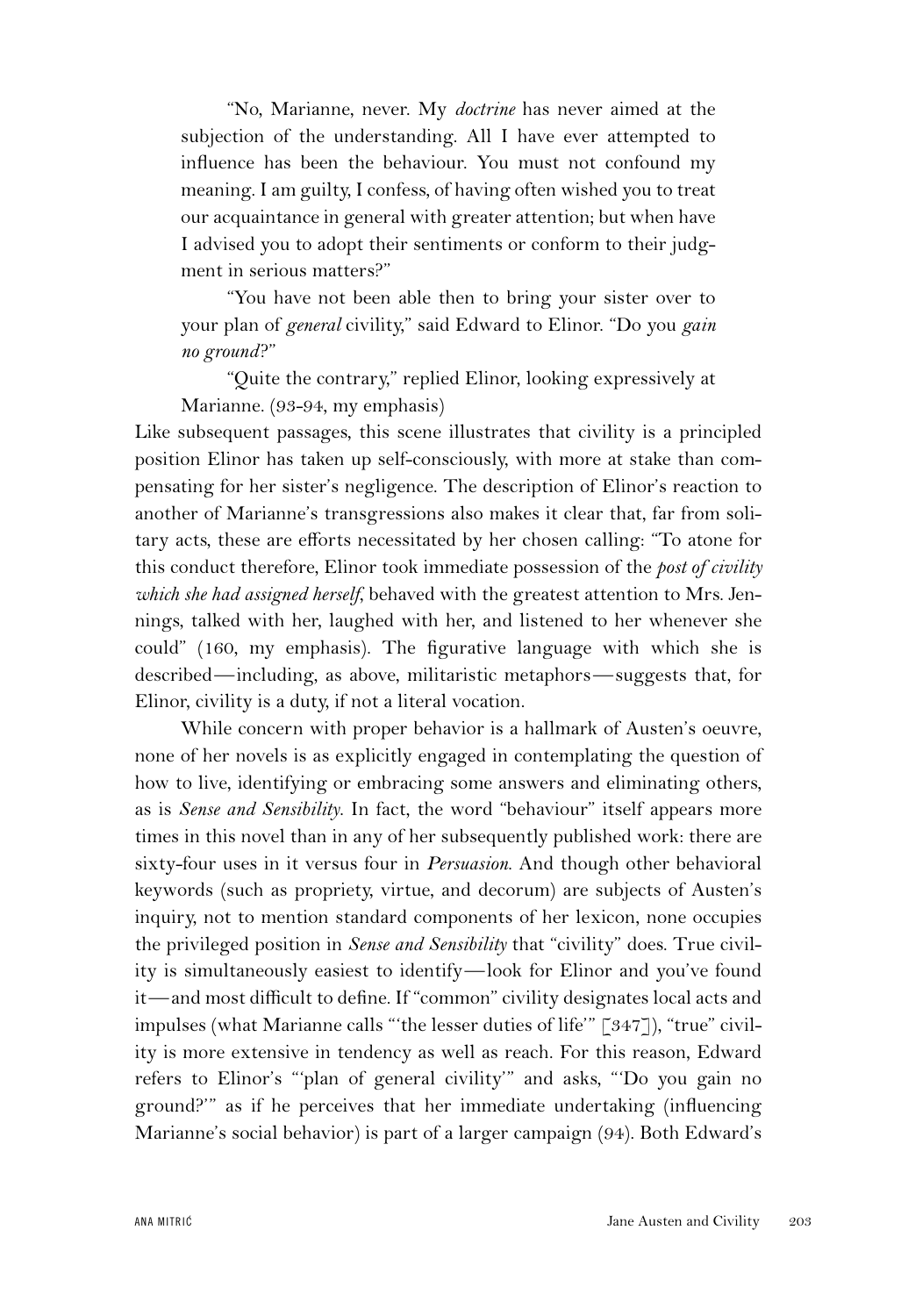comment and Austen's emphasis on manners as a means rather than an end belie Elinor's claim that "[a]ll [she has] ever attempted to influence has been the behaviour.'" Thus, what I will underscore in more detail below are less the local skirmishes over behavior than the larger implications of these battles.

The outlook on manners, generally, and civility, specifically, that *Sense and Sensibility* offers is very much in line with eighteenth-century British philosophical thought from Shaftesbury, who "accepted as a truism that manners were the foundations of civic politics" (Klein 145-46), to Edmund Burke, who claimed in his "Letters on a Regicide Peace" that "[m]anners are of more importance than laws" (520). Given the philosophical resonance of "civility" in *Sense and Sensibility*, what are we to make of *Persuasion*, where Austen not only includes the term fewer times than in any other novel but also frequently uses its diminutive form (e.g., "common civilities" [99]) or heavily ironizes it? Consider, for example, the haggling that follows Lady Dalrymple's offer to take two of the Elliot party home in her barouche:

There could be no doubt as to Miss Elliot. Whoever suffered inconvenience, she must suffer none, but it occupied a little time to settle the point of civility between the other two. The rain was a mere trifle, and Anne was most sincere in preferring a walk with Mr. Elliot. But the rain was also a mere trifle to Mrs. Clay; she would hardly allow it even to drop at all, and her boots were so thick! much thicker than Miss Anne's; and, in short, her civility rendered her quite as anxious to be left to walk with Mr. Elliot, as Anne could be, and it was discussed between them with a generosity so polite and so determined, that the others were obliged to settle it for them; Miss Elliot maintaining that Mrs. Clay had a little cold already, and Mr. Elliot deciding on appeal, that his cousin Anne's boots were rather the thickest. (174-75)

This politeness is all form, with no genuine concern for others behind it: though Anne "sincerely" prefers to walk, she enjoys the company of neither Lady Dalrymple nor her sister; and while Mrs. Clay adheres to established codes of conduct, she is motivated by her desire to protect her own precarious social position. Politeness always has a performative aspect, but whereas the civility embodied by Elinor Dashwood is "a refined sociability, bringing aesthetic concerns into close contiguity with ethical ones," the civility in this scene and elsewhere in *Persuasion* is quite limited in dimension and sometimes even "hostile to true sociability" (Klein 4).

Superficially correct manners abound in Austen: Robert Ferrars, Mr.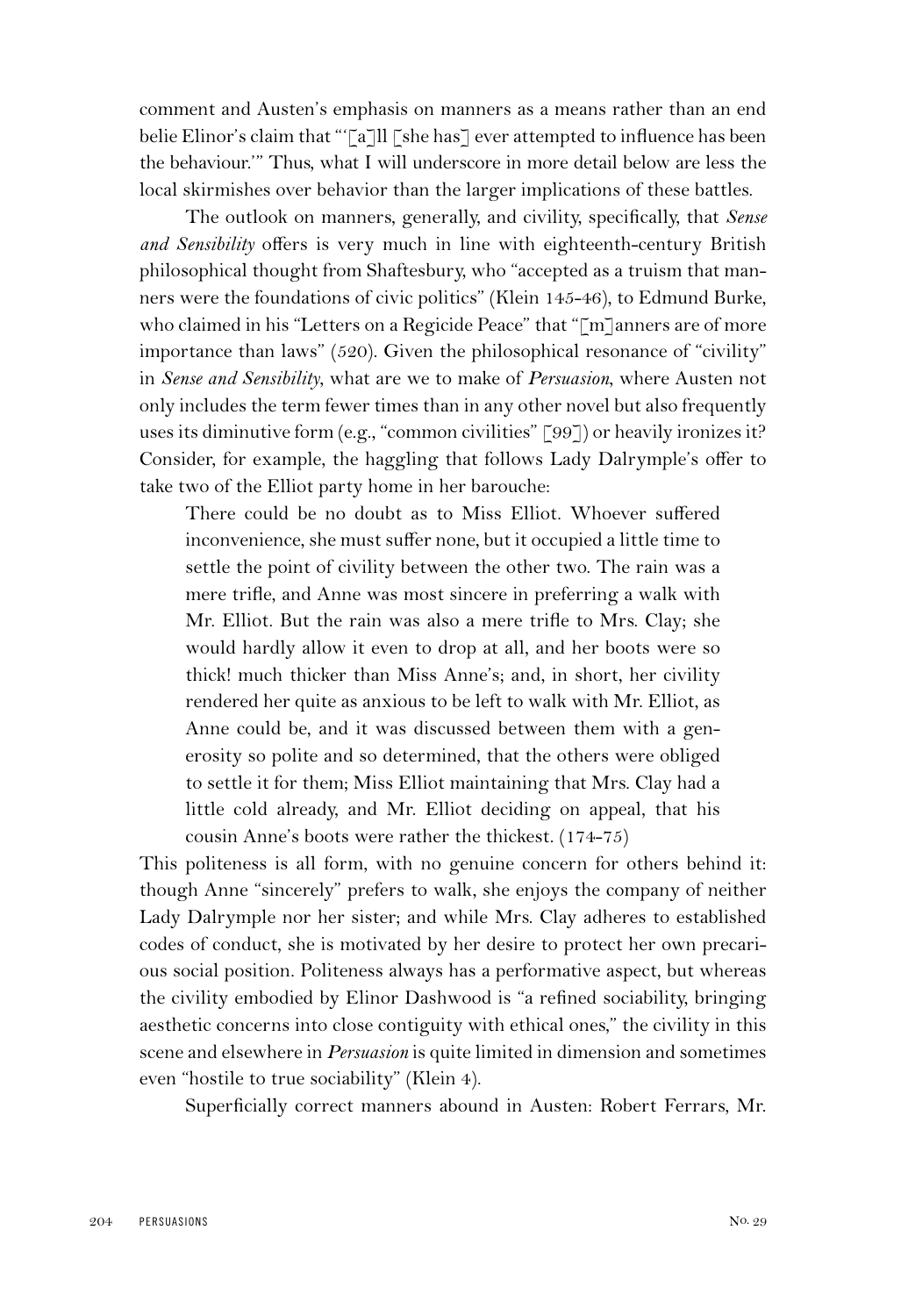Collins, Miss Bingley, and Sir Walter Elliot and his eldest daughter come to mind as particularly egregious examples. *Persuasion*, however, explores new —and troubling—territory with Mr. William Elliot, whose civility is neither obsequious nor sneering, neither facile nor misguided. Rather, it is inconsequential (that is, without ethical substance or intent) at best, and deceitful at worst. Both because he isn't deficient in native understanding and because his "'gentlemanlike, agreeable'" (196) public demeanor is an artful cover for malevolence, Mr. Elliot is guilty of a greater violation of the social contract than are the other Austen characters whose behavior follows the letter, if not the spirit, of the law. According to Mrs. Smith,

"Mr. Elliot is a man without heart or conscience; a designing, wary, cold-blooded being, who thinks only of himself; who, for his own interest or ease, would be guilty of any cruelty, or any treachery, that could be perpetrated without risk of his general character. He has no feeling for others. . . . He is totally beyond the reach of any sentiment of justice or compassion. Oh! he is black at heart, hollow and black!" (199)

This dramatic denunciation of Mr. Elliot marks the beginning of the novel's dénouement. It also provides the reader with a most powerful—if indirect articulation of the assumptions that warrant true civility. For a more explicit statement of these tenets, we can do no better than to turn to Burke:

As to the right of men to act anywhere according to their pleasure, without any moral tie, no such right exists. Men are never in a state of *total* independence of each other. It is not the condition of our nature: nor is it conceivable how any man can pursue a considerable course of action without its having some effect upon others; or, of course, without producing some degree of responsibility for his conduct. The *situations* in which men relatively stand produce the rules and principles of that responsibility, and afford directions to prudence in exacting it. (527)

Mrs. Smith's revelatory narrative leaves Anne shuddering at her cousin's "cold civility" (209): "It was a dreadful picture of ingratitude and inhumanity; and Anne felt at some moments, that no flagrant open crime could have been worse" (210). By failing to heed what Burke calls "the law of civil vicinity," Mr. Elliot has, in fact, committed a crime, even if it is one for which he will not be prosecuted (528).

In "History and Dialectic," the essay from which I take my epigraph, Lévi-Strauss writes, "Dates may not be the whole of history, but they are its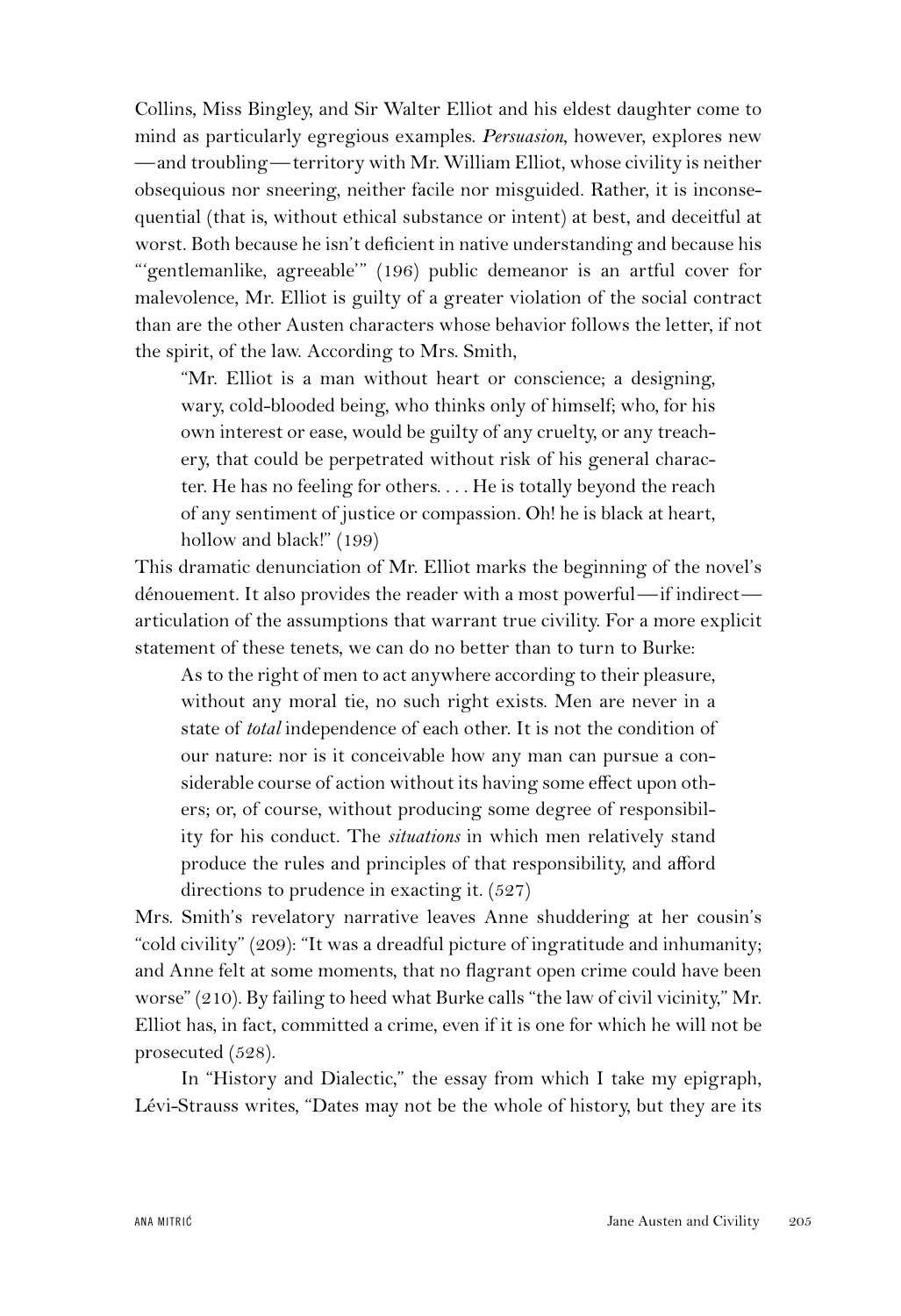*sine qua non*, for history's entire originality and its distinctive nature lie in apprehending the relation between *before* and *after*, which would perforce dissolve if its terms could not, at least in principle, be dated" (258). When dealing with the history of language or of a writer's development, however, precise dates can be hard to come by. On what date, for instance, did the last but one of civility's senses become obsolete, so that a term that once signified good society could no longer be counted on to suggest anything other than good form? Was there a particular day on which—or a specific reason why— Austen's attitude toward "civility" changed? Does the decline in her usage merely *mark* a cultural shift, or might we credit her with "making history" as well (Chandler xvi)?

Though these are questions we will likely never answer, there is one thing we know for certain: Austen never embraced "etiquette," the word that rose to prominence within the lexicon of manners following the devaluation of civility, using it a mere four times in her work. This fact speaks quite clearly: it tells us that Austen saw good form divorced from ethical content as a social danger, as the case of Mr. Elliot, whose manners are "exceedingly good" and "so exactly what they ought to be," establishes (104, 143). It is for this reason that Austen turns in *Persuasion* to emphasize social behavior that, while it may lack polish, unequivocally demonstrates an attention to the common good, as we see in an early scene where Anne is convinced to remain at Uppercross: "To be claimed as a good, though in an improper style, is at least better than being rejected as no good at all" (33). Austen's focus on the navy, a profession which even Sir Walter admits "'has its utility,'" is yet another indication of this shift (19); indeed, the novel ends by emphasizing the social significance of Anne's employment as well as of Captain Wentworth's line of work: "She gloried in being a sailor's wife, but she must pay the tax of quick alarm for belonging to that profession which is, if possible, more distinguished in its domestic virtues than in its national importance" (252). It is worth noting one final sign (albeit numerical rather than linguistic) that *Persuasion* represents a new way of being in the world: namely, it is the only one of Austen's novels "the action of which," in Chapman's words, is "definitely dated" (302). Perhaps, then, I might end with the following conjecture: on or about June 1814, civility—and thus Austen's oeuvre—changed.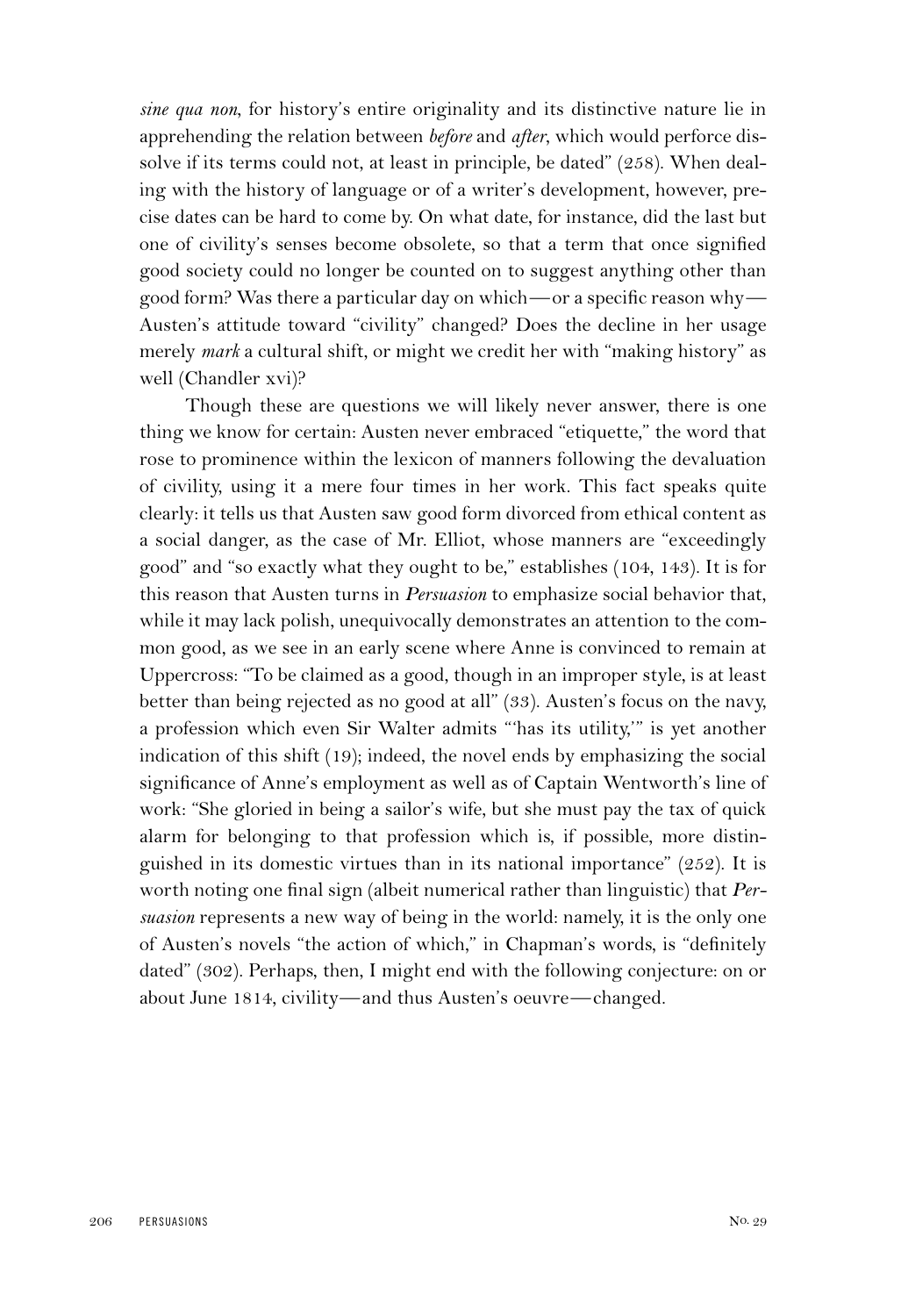### **NOTES**

1. The rise of the electronic text has made it easier to add quantitative data to the types of evidence to which our arguments have recourse. My statistics about Austen's usage come from searches of the University of Virginia's Modern English Collection (http://etext.lib.virginia.edu).

2. Figure 2 places Austen's novels in order of their composition, excluding *Northanger Abbey* because of its complicated publication history.

3. Indeed, so much has been written on the subject that Joseph Wiesenfarth opens a 2004 article by joking, "Anyone who writes about Jane Austen's words . . . may need psychological counseling" (71)! See, for example, Tave and Stokes.

4. Wiesenfarth and Emsley have considered the role of civility in *Pride and Prejudice*, where it occurs with great frequency; but only Wiesenfarth (1994) uses the term in the historically specific sense I emphasize here. Emsley, on the other hand, considers civility the "outward manifestation" of amiability, which she ties to the virtues of charity and justice (90).